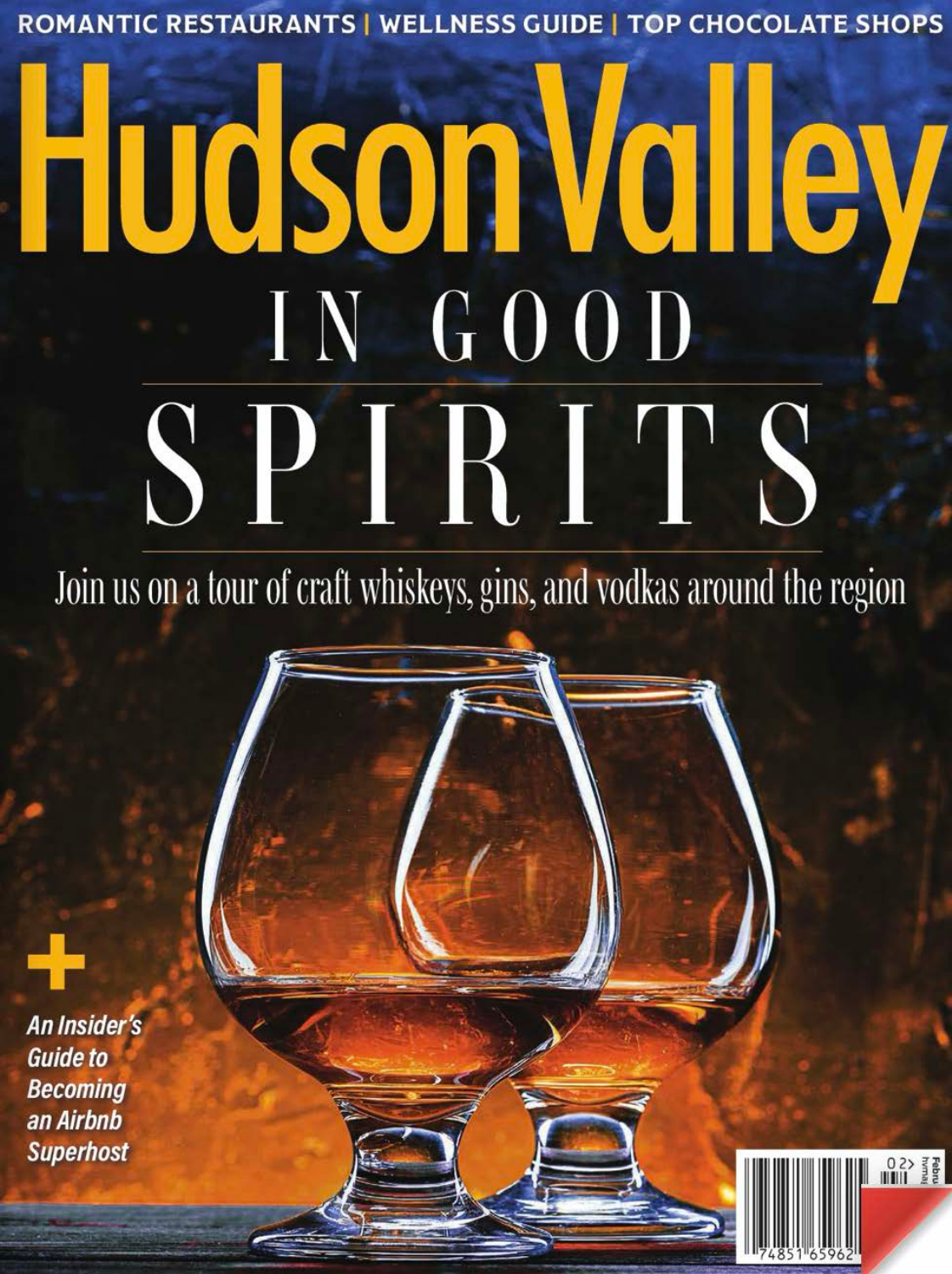Quonnie Rock oysters<br>with snap dragon<br>apple mignonette from<br>Troutbeck's Dining<br>Room in Amenia.

G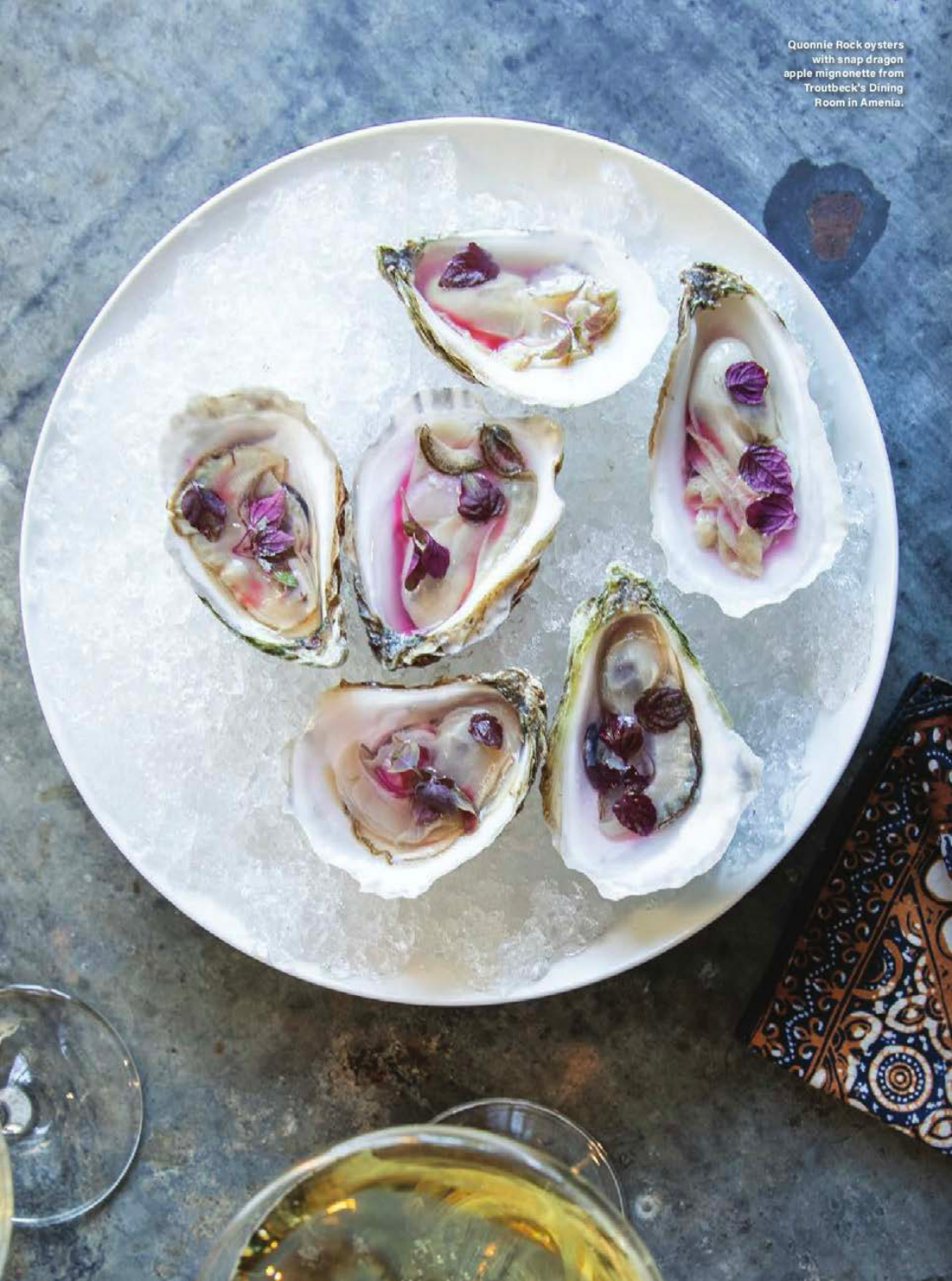# Isn't It<br>somantic?

For Valentine's Day dinner-or really any evening you want a great meal in a quiet, charming spot-make a reservation at one of these intimate Hudson Valley restaurants.

BY MICHELLE HAINER

ultivating a romantic restaurant vibe comes down to three key ingredients, according to Michael Bruno, the visionary behind The Valley Rock Inn in Sloatsburg. First, you need a good wine list. "The wine should be so delicious that you can't stop drinking it, but it shouldn't be outrageous price-wise," he says. Second, there needs to be cozy corners and working fireplaces. "Booths are a great option," he says. "Somewhere private where you can play footsie. When was the last time you played footsie under the table at a restaurant?" And finally, the menu should be on the lighter side. Think seafood, vegetarian options, and oysters, he says.

# **Deer Mountain Inn** Tannersville

Situated on 168 acres in the Catskills. the Deer Mountain Inn features six rooms built in the Arts and Crafts style of the early 20th century. The restaurant, which is open to the public and is helmed by chef Corwin Kave, has two working fireplaces. It's the perfect spot for cozying up with the Inn's signature hot chocolate made with green Chartreuse, Fernet-Branca, and Branca-Menta, or a glass of one of their more than 200 wine and champagne selections. The dinner menu is seasonal, but past menus have featured stunning crudos and luscious soups, and fresh seafood options such as diver scallops and Hudson Valley steelhead trout.

### **Feast & Floret Hudson**

Nothing says romance like a flower cart displayed prominently in a pastel-hued dining room. (And yes, the blooms can be bought either by the stem or bouquet.) If you time it right, you may be able to nab the table directly in front of the fireplace (complete with a couch for side-by-side dining) at this Italian eatery housed in an old blacksmith shop. From there you can feast on squid ink soprese, wood fired pork ribs with agrodolce or, for lighter fare, an escarole salad that's given the Caesar treatment with anchovy vinaigrette and grana padano. Complete the meal with the olive oil cake or chocolate budino, both perfect for sharing.

# Gaskins Germantown

Housed in a building that dates back to 1890, Gaskins' dining room is romance personified: think dark floors, mirrors, and natural diffused lighting. "I like to eat in restaurants that are very moody," says chef and owner Nick Suarez, who prides himself on his veggie-focused menu (a standout are his roasted beets with endive, crème fraiche, fermented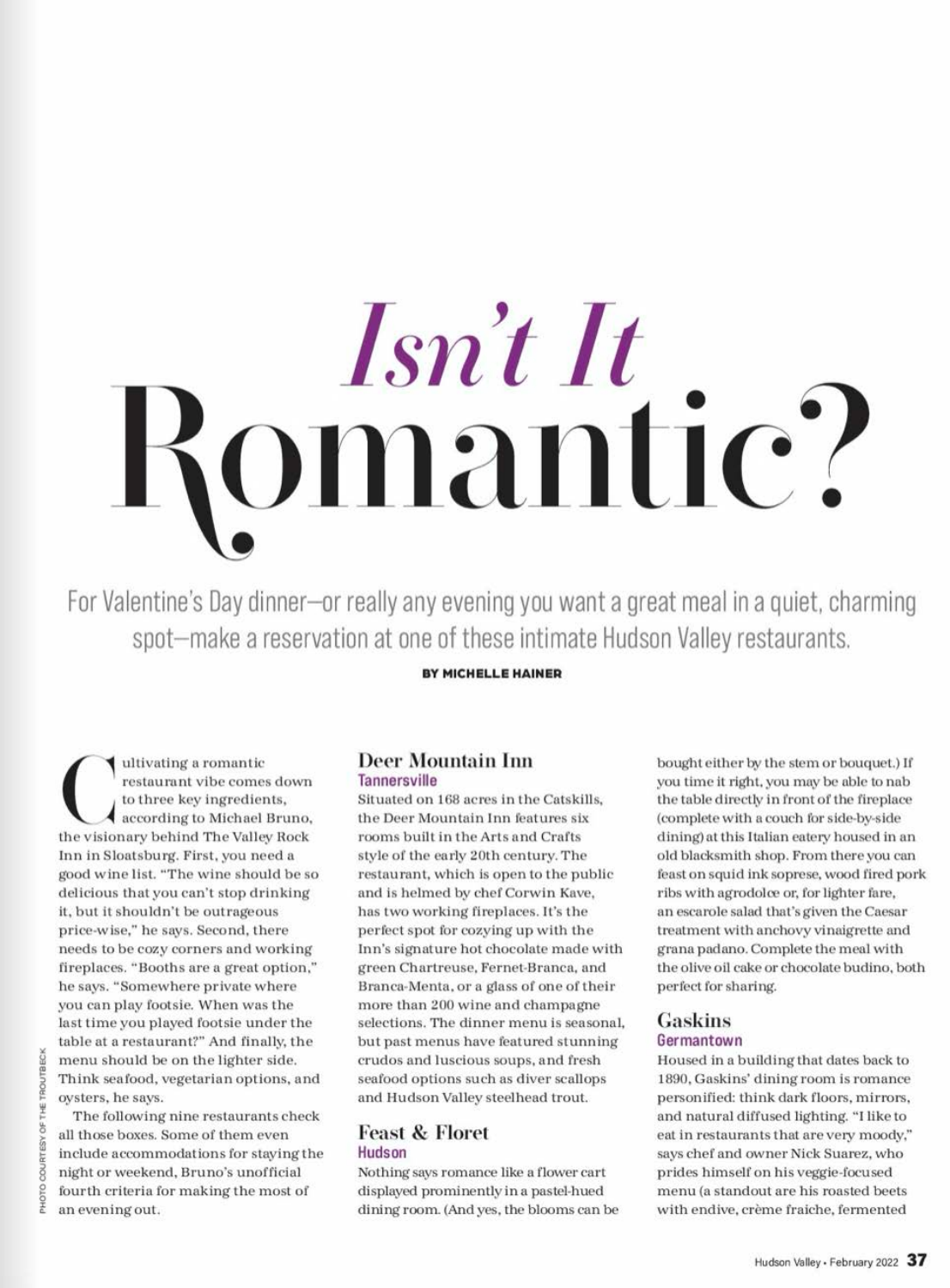

chilies, toasted pistachios, and mint) that changes weekly, if not daily. There's also a killer burger on the menu, along with braised rabbit and homemade cavatelli, and, occasionally, a special spotlighting goat, which Suarez procures from nearby Darlin' Doe Farm. End the meal on a sweet note with their homemade ice cream or black sesame chocolate cake.

## **Le Petit Bistro Rhineheck**

Oysters, the original aphrodisiac, are the specialty of the house at this

lovely bistro in downtown Rhinebeck. Try them raw or fried with spicy tobiko mayo, while sipping on a glass of pink sparkling rosé from Alsace at the lilac-hued, marble top bar. Nosh on the pan seared scallops with butternut squash risotto or the pork schnitzel with braised red cabbage while enjoying a street side view of the village. Dessert lovers will love their Kit Kat cake and, if you book a reservation on Valentine's Day, you may opt for the crème brûlée in a heart-shaped ramekin.

# **Restaurant Kinsley Kingston**

This 50-seat dining room is housed in one of the four 17th and 19th century buildings that comprise the 42-room Hotel Kinsley. Terrazzo floors, sultry lighting, and plush velvet couches offer plenty of places to cozy up with your beloved while sipping the popular Kinsley Martini, which, in addition to the standard gin, vodka, vermouth prep, also includes olive oil. Grab a banquette table and order the sourdough miche with whipped ricotta